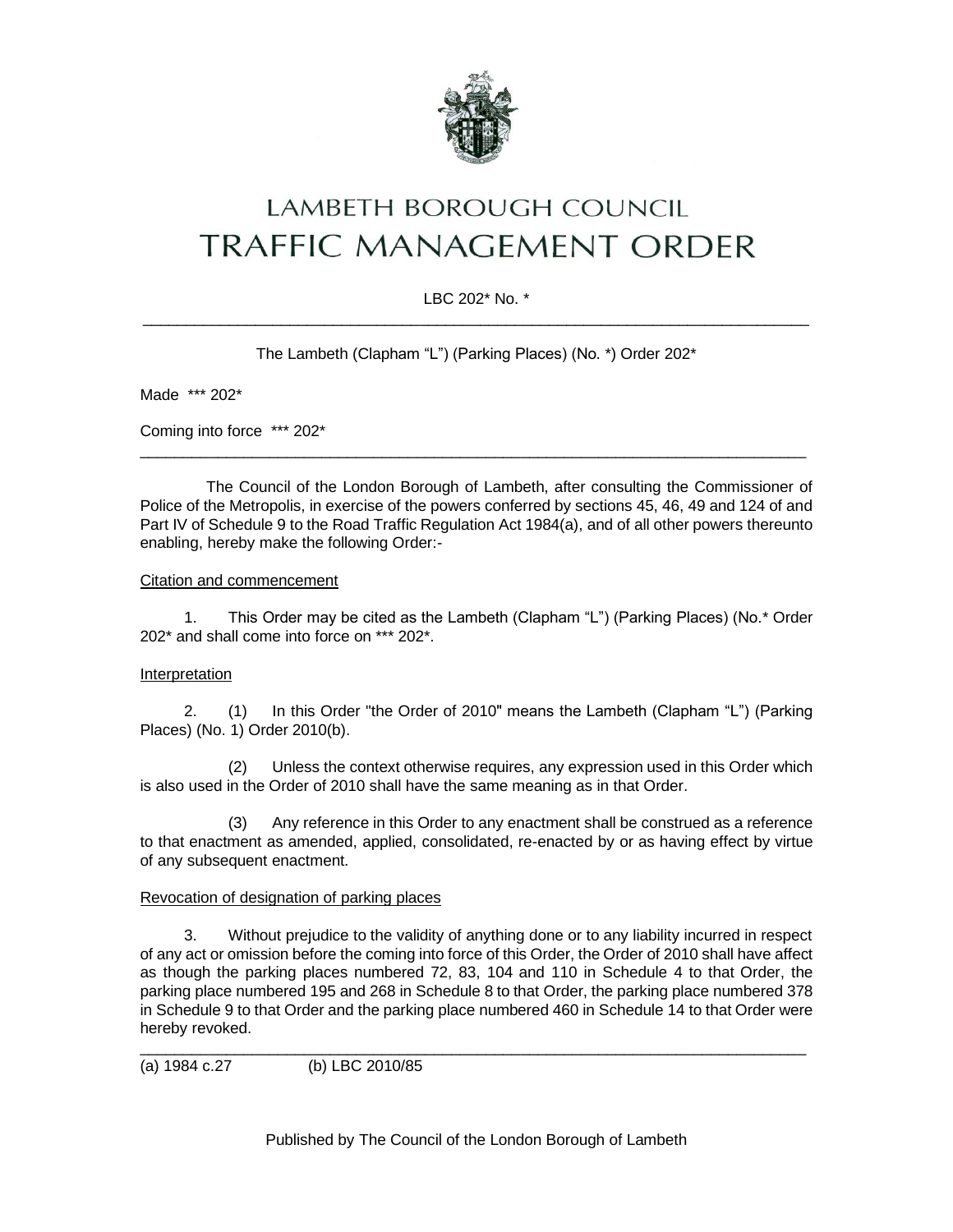## Designation of parking places and application of the Order of 2010 thereto

4. (1) Each area on a highway comprising the length of carriageway of a street specified in column 2 of Schedule 1, 2, 3, 4 or 5 to this Order and bounded on all sides by a white line marking is designated as a parking place.

(2) The reference in this Article to a white line marking shall be construed as a reference to the white line marking (either broken or continuous) provided for in Schedule 7 to the Traffic Signs Regulations and General Directions 2016(a) or, if applicable, authorised by the Secretary of State by virtue of section 64 of the Road Traffic Regulation Act 1984.

(3) The provisions of the Order of 2010 (other than Articles 3 and 16) shall apply to the areas designated as parking places by this Order as if in those provisions any reference to a parking place included a reference to an area designated as a parking place by this Order and as if any reference to Schedule 4 to the Order of 2010 included a reference to Schedule 1 to this Order, as if any reference to Schedule 8 to the Order of 2010 included a reference to Schedule 2 to this Order, as if any reference to Schedule 9 to the Order of 2010 included a reference to Schedule 3 to this Order, as if any reference to Schedule 9 to the Order of 2010 included a reference to Schedule 4 to this Order, as if any reference to Schedule 18B to the Order of 2010 included a reference to Schedule 5 to this Order and as if any reference to Schedule 18C to the Order of 2010 included a reference to Schedule 6 to this Order.

## Placing of traffic signs, etc.

- 5. The Council shall:-
	- (a) place and maintain traffic signs indicating the limits of each parking place referred to in Schedules 1, 2, 3, 4, 5 or 6 to this Order;
	- (b) place and maintain in or in the vicinity of each parking place referred to in Schedules 1, 2 or 14 to this Order traffic signs indicating that such parking place may be used during the permitted hours for the leaving only of the vehicles specified in Article 4(2) of the Order of 2010;
	- (c) place and maintain in or in the vicinity of each parking place referred to in Schedule 3 to this Order traffic signs indicating that such parking place may be used during the permitted hours for the leaving only of the vehicles specified in Article 4(3) of the Order of 2010;
	- (d) place and maintain in or in the vicinity of each parking place referred to in Schedule 4 and 5 to this Order traffic signs indicating that such parking place may be used during the permitted hours for the leaving only of the vehicles specified in Article 4(10) and 4(11) respectively of the Order of 2010; and
	- (e) carry out such other work as is reasonably required for the purposes of the satisfactory operation of each parking place.

Dated this \*\*\*\* day of \*\*\* 202\*.

#### Ben Stevens Highway Network Manager  $\_$  ,  $\_$  ,  $\_$  ,  $\_$  ,  $\_$  ,  $\_$  ,  $\_$  ,  $\_$  ,  $\_$  ,  $\_$  ,  $\_$  ,  $\_$  ,  $\_$  ,  $\_$  ,  $\_$  ,  $\_$  ,  $\_$  ,  $\_$  ,  $\_$  ,  $\_$  ,  $\_$  ,  $\_$  ,  $\_$  ,  $\_$  ,  $\_$  ,  $\_$  ,  $\_$  ,  $\_$  ,  $\_$  ,  $\_$  ,  $\_$  ,  $\_$  ,  $\_$  ,  $\_$  ,  $\_$  ,  $\_$  ,  $\_$  ,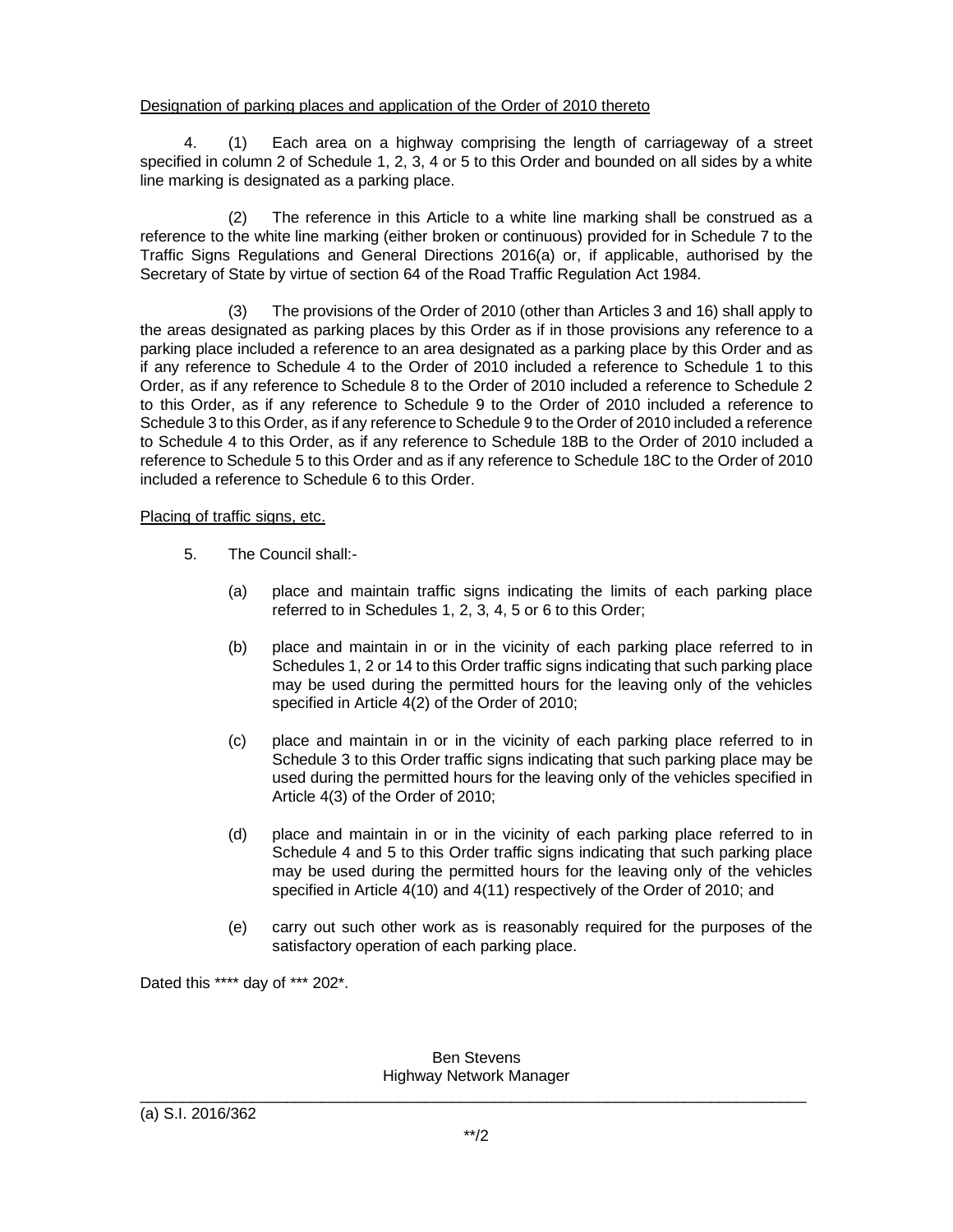#### SCHEDULE 1 (see Article 4)

IN RELATION TO A PARKING PLACE REFERRED TO IN THIS SCHEDULE THE EXPRESSION "PERMITTED HOURS" MEANS THE PERIOD BETWEEN 9 A.M. AND 6 P.M. ON MONDAYS TO FRIDAYS INCLUSIVE, ANY SUCH DAY NOT BEING CHRISTMAS DAY, GOOD FRIDAY OR A BANK HOLIDAY.

PARKING PLACES IN WHICH A VEHICLE MAY BE LEFT DURING THE PERMITTED HOURS PROVIDED THE VEHICLE DISPLAYS EITHER A VALID HARD COPY LAMBETH RESIDENT'S PERMIT, A VALID HARD COPY LAMBETH CAR CLUB PERMIT, A VALID HARD COPY LAMBETH VISITOR'S PERMIT OR A VALID HARD COPY TRADE PERMIT, ISSUED IN RESPECT OF THAT VEHICLE, OR THERE APPEARS ON A HAND-HELD DEVICE AN INDICATION THAT AN ELECTRONIC VERSION OF ONE OF THOSE PERMITS OR A FLEXIBLE CAR CLUB PERMIT HAS BEEN GRANTED IN RESPECT OF THAT VEHICLE AND THE PERMIT IS VALID.

| No. of<br>parking<br>place | Designated parking place                                                                                                                                                                              | Special<br>manner of<br>standing |
|----------------------------|-------------------------------------------------------------------------------------------------------------------------------------------------------------------------------------------------------|----------------------------------|
| 1                          | 2                                                                                                                                                                                                     | 3                                |
| $\star$                    | BRIARWOOD ROAD, the south-west side, from the common<br>boundary of Nos. 12 and 14 Briarwood Road, north-westwards for a<br>distance of 11 metres.                                                    |                                  |
| $\star$                    | BRIARWOOD ROAD, the south-west side, from a point 6 metres<br>south-east of the common boundary of Nos. 12 and 14 Briarwood<br>Road, south-eastwards for a distance of 30.8 metres.                   |                                  |
| $\star$                    | CRESCENT LANE, the south-west side, from a point 10.5 metres<br>south-east of the common boundary of Nos. 21/22 and 23/24<br>Crescent Lane to a point 8 metres north-west of that common<br>boundary. |                                  |
|                            | CRESCENT LANE, the south-west side, from a point 14 metres<br>north-west of the common boundary of Nos. 21/22 and 23/24<br>Crescent Lane, north-westwards for a distance of 79.2 metres.              |                                  |
|                            | ELMS CRESCENT, the north-west side, from a point 4.9 metres<br>south-west of the common boundary of Nos. 116 and 118 Elms<br>Crescent to a point 5.1 metres north-east of that common boundary.       |                                  |
|                            | ELMS CRESCENT, the north-west side, from a point 10.9 metres<br>south-west of the common boundary of Nos. 116 and 118 Elms<br>Crescent, south-westwards for a distance of 9.9 metres.                 |                                  |
| $^\star$                   | NARBONNE AVENUE, the south-west side, from the common<br>boundary of Nos. 10 and 12 Narbonne Avenue to the common<br>boundary of Nos. 22 and 24 Narbonne Avenue.                                      |                                  |
|                            | NARBONNE AVENUE, the south-west side, from the common<br>boundary of Nos. 22 and 24 Narbonne Avenue to a point 6 metres<br>north-west of the common boundary of Nos. 40 and 44 Narbonne<br>Avenue.    |                                  |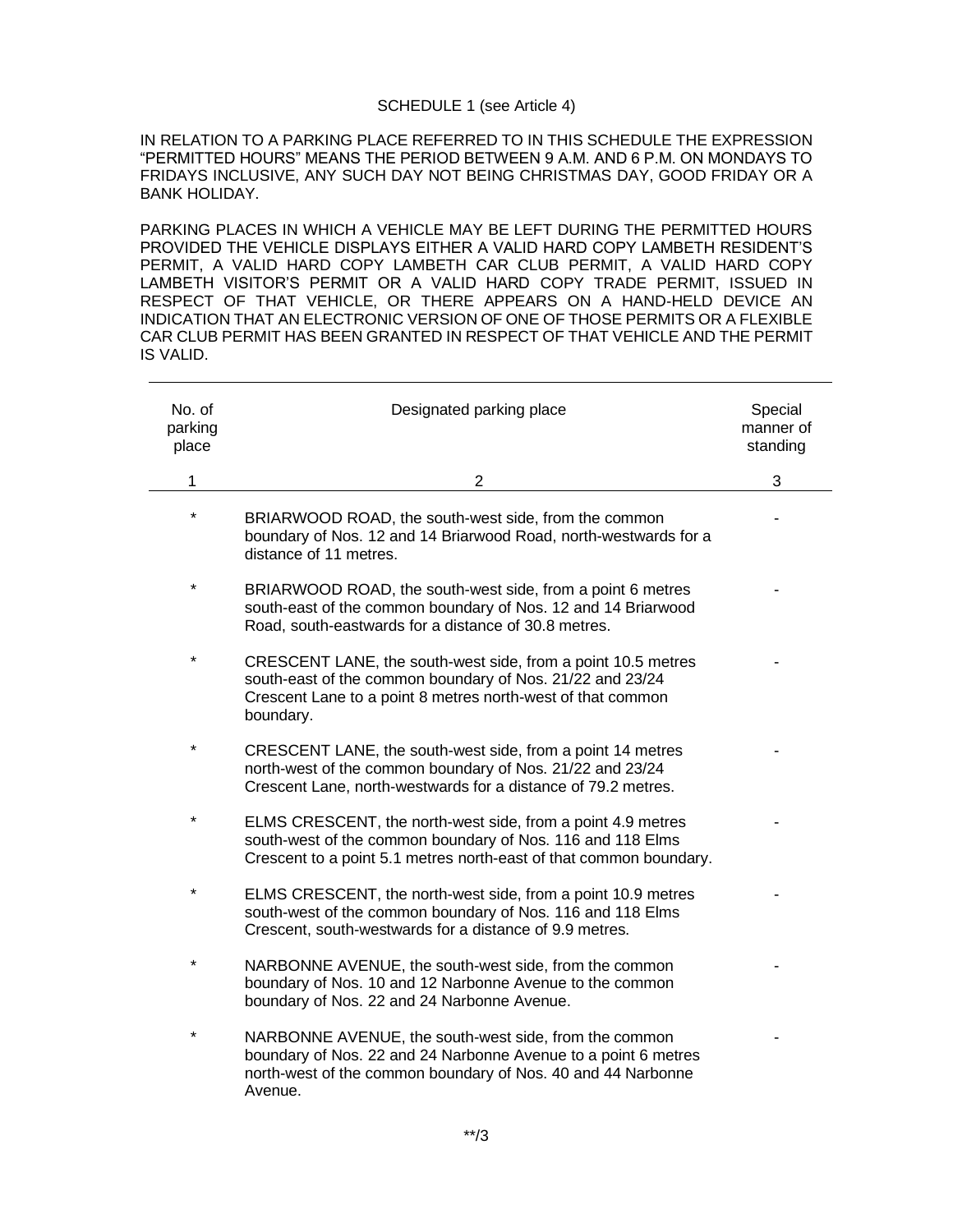| No. of<br>parking<br>place | Designated parking place                                                                                                                                                                | Special<br>manner of<br>standing |
|----------------------------|-----------------------------------------------------------------------------------------------------------------------------------------------------------------------------------------|----------------------------------|
|                            | 2                                                                                                                                                                                       | 3                                |
| $\star$                    | NARBONNE AVENUE, the south-west side, from the common<br>boundary of Nos. 112 and 114 Narbonne Avenue, north-westwards<br>for a distance of 58.1 metres.                                |                                  |
| $\star$                    | NARBONNE AVENUE, the south-west side, from a point 6 metres<br>south-east of the common boundary of Nos. 112 and 114 Narbonne<br>Avenue, south-eastwards for a distance of 81.8 metres. |                                  |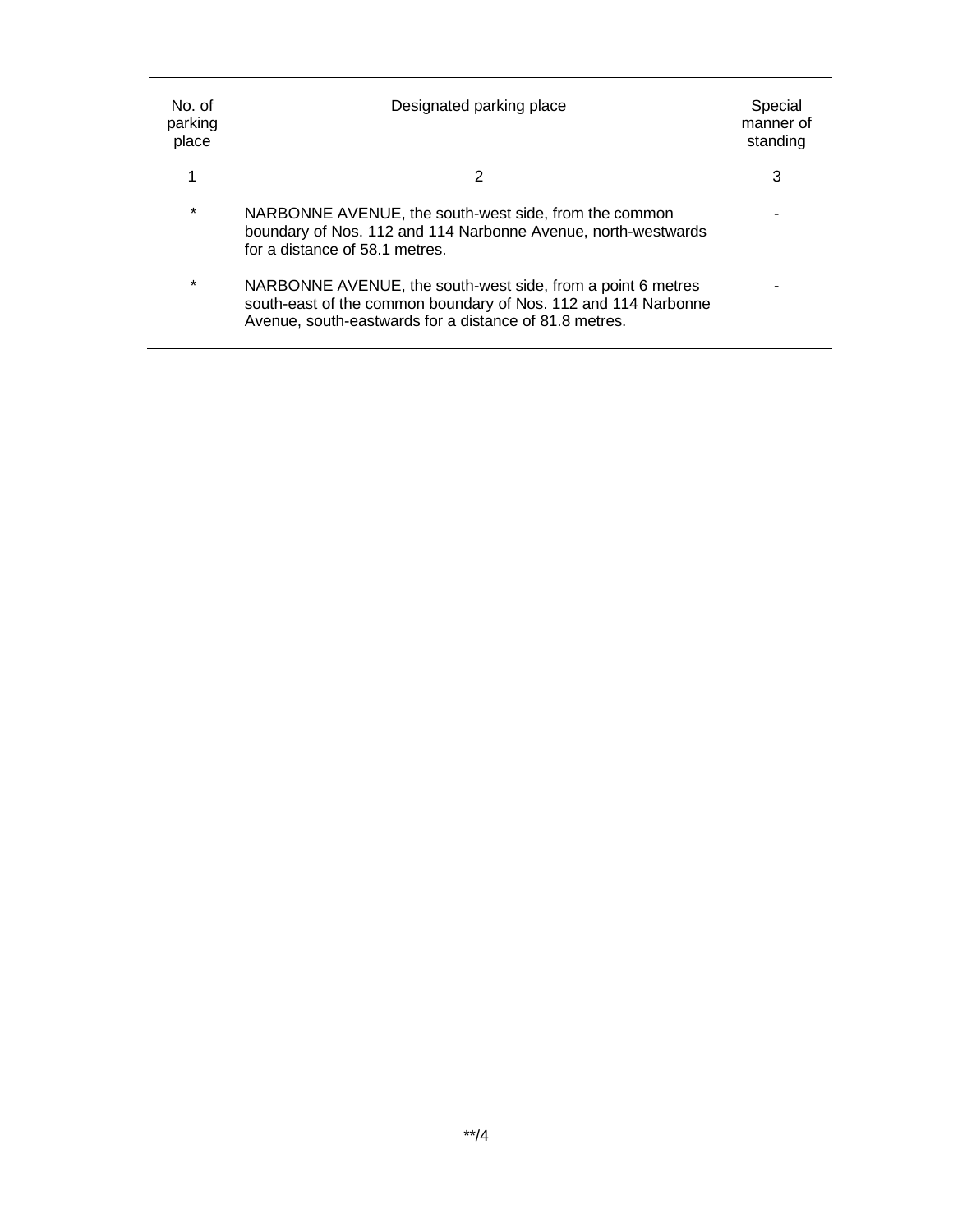### SCHEDULE 2 (see Article 4)

IN RELATION TO A PARKING PLACE REFERRED TO IN THIS SCHEDULE THE EXPRESSION "PERMITTED HOURS" MEANS THE PERIOD BETWEEN 10 A.M. AND NOON ON MONDAYS TO FRIDAYS INCLUSIVE, ANY SUCH DAY NOT BEING CHRISTMAS DAY, GOOD FRIDAY OR A BANK HOLIDAY.

PARKING PLACES IN WHICH A VEHICLE MAY BE LEFT DURING THE PERMITTED HOURS PROVIDED THE VEHICLE DISPLAYS EITHER A VALID HARD COPY LAMBETH RESIDENT'S PERMIT, A VALID HARD COPY LAMBETH CAR CLUB PERMIT, A VALID HARD COPY LAMBETH VISITOR'S PERMIT OR A VALID HARD COPY TRADE PERMIT, ISSUED IN RESPECT OF THAT VEHICLE, OR THERE APPEARS ON A HAND-HELD DEVICE AN INDICATION THAT AN ELECTRONIC VERSION OF ONE OF THOSE PERMITS OR A FLEXIBLE CAR CLUB PERMIT HAS BEEN GRANTED IN RESPECT OF THAT VEHICLE AND THE PERMIT IS VALID.

| No. of<br>parking<br>place | Designated parking place                                                                                                                                                           | Special<br>manner of<br>standing |
|----------------------------|------------------------------------------------------------------------------------------------------------------------------------------------------------------------------------|----------------------------------|
| 1                          | 2                                                                                                                                                                                  | 3                                |
| $\star$                    | FRANCONIA ROAD, the north-east side, from a point 11.3 metres<br>south-east of the south-eastern kerb-line of Abbeville Road, south-<br>eastwards for a distance of 16 metres.     |                                  |
| $\star$                    | LEPPOC ROAD, the north-east side, from a point 6 metres south-<br>east of the common boundary of Nos. 47 and 49 Leppoc Road,<br>south-eastwards for a distance of 42.4 metres.     |                                  |
| $\star$                    | LEPPOC ROAD, the north-east side, from the common boundary of<br>Nos. 47 and 49 Leppoc Road to a point 35.4 metres south-east of<br>the south-eastern kerb-line of Abbeville Road. |                                  |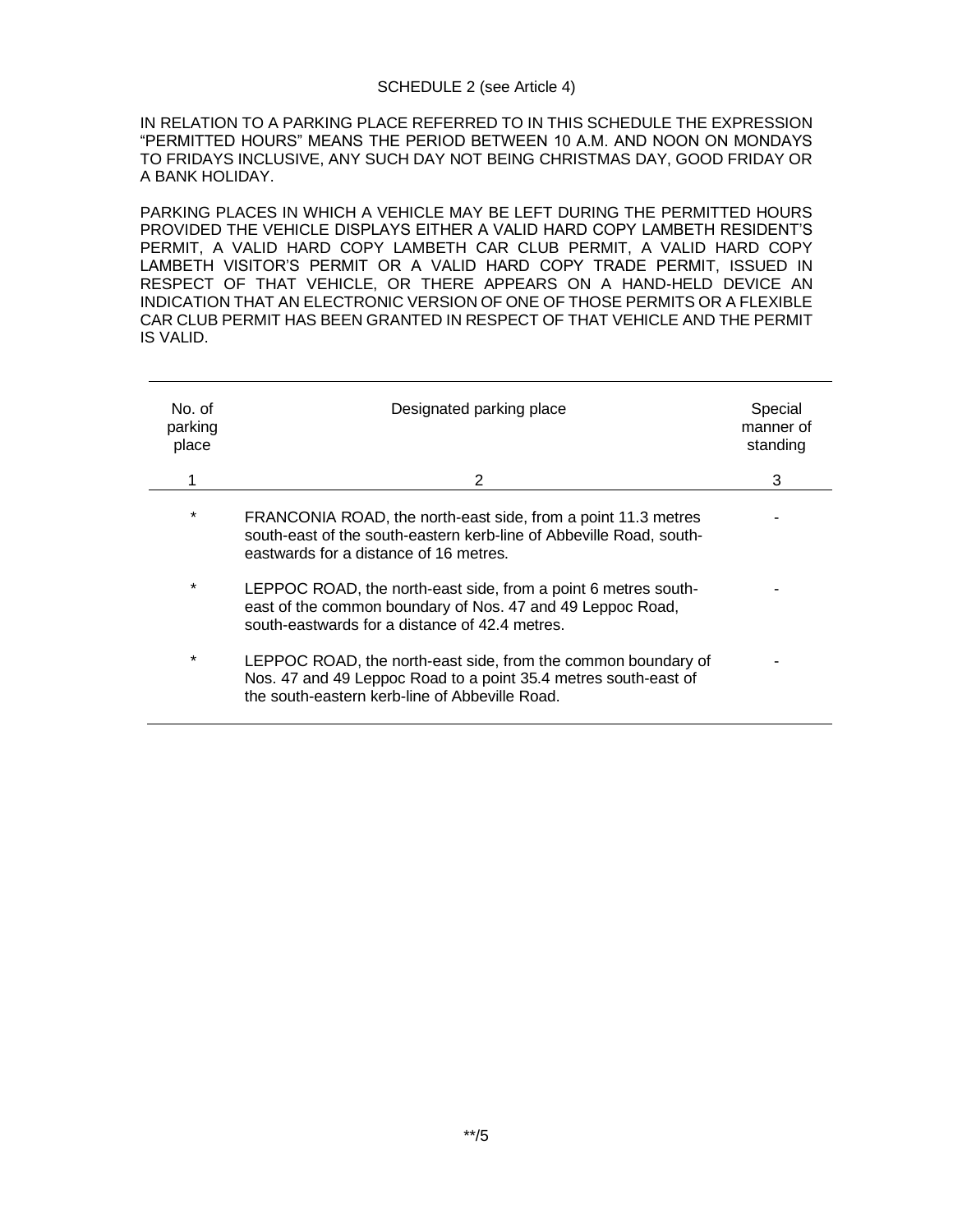#### SCHEDULE 3 (see Article 4)

IN RELATION TO A PARKING PLACE REFERRED TO IN THIS SCHEDULE THE EXPRESSION "PERMITTED HOURS" MEANS THE PERIOD BETWEEN 10 A.M AND NOON ON MONDAYS TO FRIDAYS INCLUSIVE, ANY SUCH DAY NOT BEING CHRISTMAS DAY, GOOD FRIDAY OR A BANK HOLIDAY.

PARKING PLACES IN WHICH A VEHICLE MAY BE LEFT DURING THE PERMITTED HOURS PROVIDED:-

- (A) THE PARKING CHARGE HAS BEEN PAID USING THE ELECTRONIC PAYMENT SYSTEM (AND THE VEHICLE IS LEFT FOR NOT MORE THAN A MAXIMUM PERIOD OF ONE HOUR); OR
- (B) THE VEHICLE DISPLAYS EITHER A VALID HARD COPY LAMBETH RESIDENT'S PERMIT, A VALID HARD COPY LAMBETH CAR CLUB PERMIT, A VALID HARD COPY HEALTH CARE PERMIT, A VALID HARD COPY LAMBETH VISITOR'S PERMIT OR A VALID HARD COPY TRADE PERMIT, ISSUED IN RESPECT OF THAT VEHICLE, OR THERE APPEARS ON A HAND-HELD DEVICE AN INDICATION THAT AN ELECTRONIC VERSION OF ONE OF THOSE PERMITS OR A FLEXIBLE CAR CLUB PERMIT HAS BEEN GRANTED IN RESPECT OF THAT VEHICLE AND THE PERMIT IS VALID.

| No. of<br>parking<br>place | Designated parking place                                                                                                                                                                                 | Special<br>manner of<br>standing |
|----------------------------|----------------------------------------------------------------------------------------------------------------------------------------------------------------------------------------------------------|----------------------------------|
|                            | 2                                                                                                                                                                                                        | 3                                |
| $\star$                    | CLARENCE AVENUE, the south-east side, from a point 8.4 metres<br>south-west of a point opposite the common boundary of Nos. 76 and<br>78 Clarence Avenue, south-westwards for a distance of 27.2 metres. |                                  |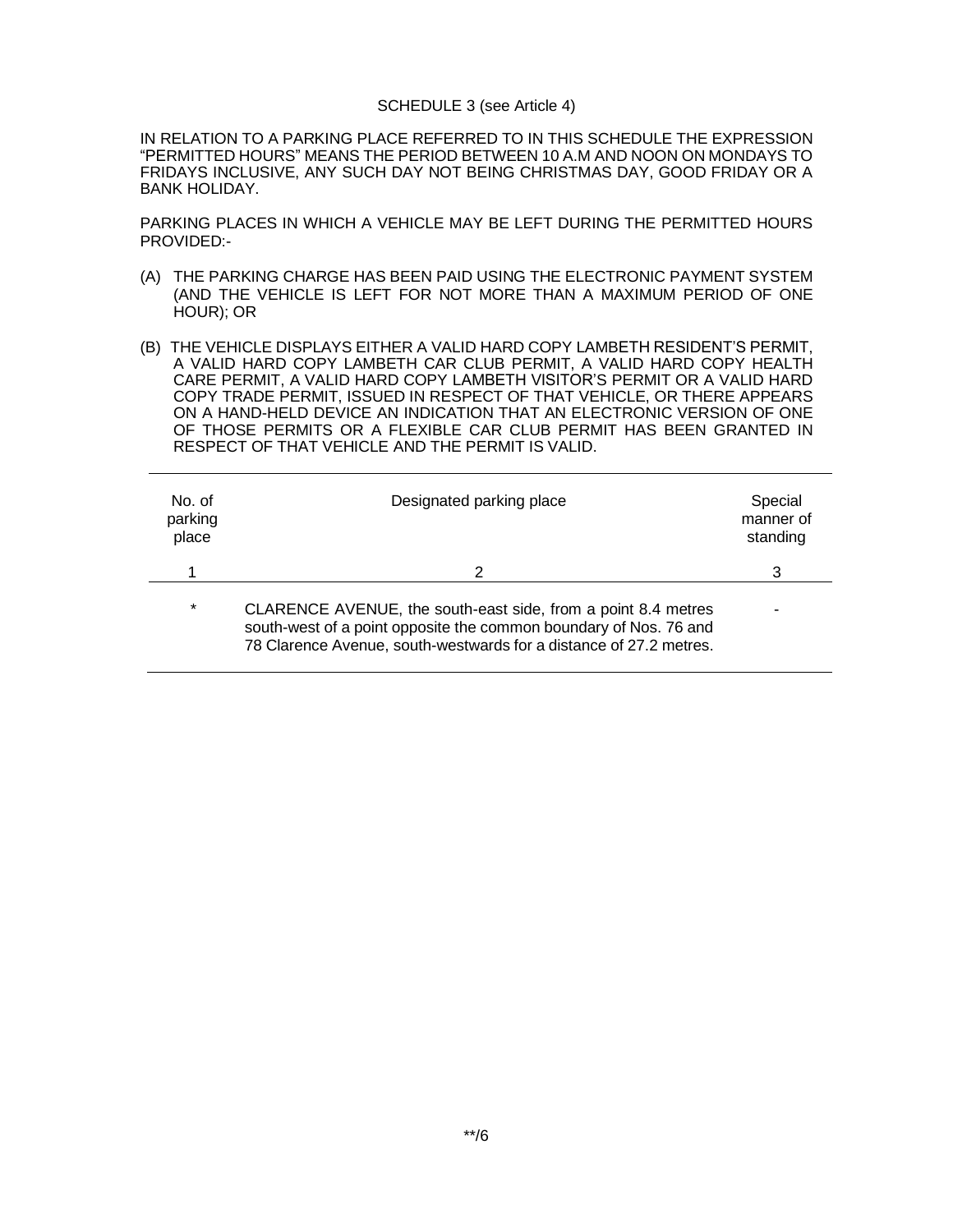### SCHEDULE 4 (see Article 4)

IN RELATION TO A PARKING PLACE REFERRED TO IN THIS SCHEDULE THE EXPRESSION "PERMITTED HOURS" MEANS THE PERIOD BETWEEN 9.30 A.M. AND 5.30 P.M. ON MONDAYS TO FRIDAYS INCLUSIVE, ANY SUCH DAY NOT BEING CHRISTMAS DAY, GOOD FRIDAY OR A BANK HOLIDAY.

PARKING PLACES IN WHICH A VEHICLE MAY BE LEFT DURING THE PERMITTED HOURS PROVIDED THE VEHICLE DISPLAYS EITHER A VALID HARD COPY LAMBETH RESIDENT'S PERMIT, A VALID HARD COPY LAMBETH CAR CLUB PERMIT, A VALID HARD COPY LAMBETH VISITOR'S PERMIT OR A VALID HARD COPY TRADE PERMIT, ISSUED IN RESPECT OF THAT VEHICLE, OR THERE APPEARS ON A HAND-HELD DEVICE AN INDICATION THAT AN ELECTRONIC VERSION OF ONE OF THOSE PERMITS OR A FLEXIBLE CAR CLUB PERMIT HAS BEEN GRANTED IN RESPECT OF THAT VEHICLE AND THE PERMIT IS VALID.

| No. of<br>parking<br>place | Designated parking place                                                                                                                                                                                                           | Special<br>manner of<br>standing |
|----------------------------|------------------------------------------------------------------------------------------------------------------------------------------------------------------------------------------------------------------------------------|----------------------------------|
|                            | 2                                                                                                                                                                                                                                  | 3                                |
| $\star$                    | LYNETTE AVENUE, the south-west side, from a point 6.6 metres<br>south-east of the common boundary of Nos. 10 and 12 Lynette<br>Avenue to a point 2.5 metres south-east of the common boundary<br>of Nos. 62 and 64 Lynette Avenue. |                                  |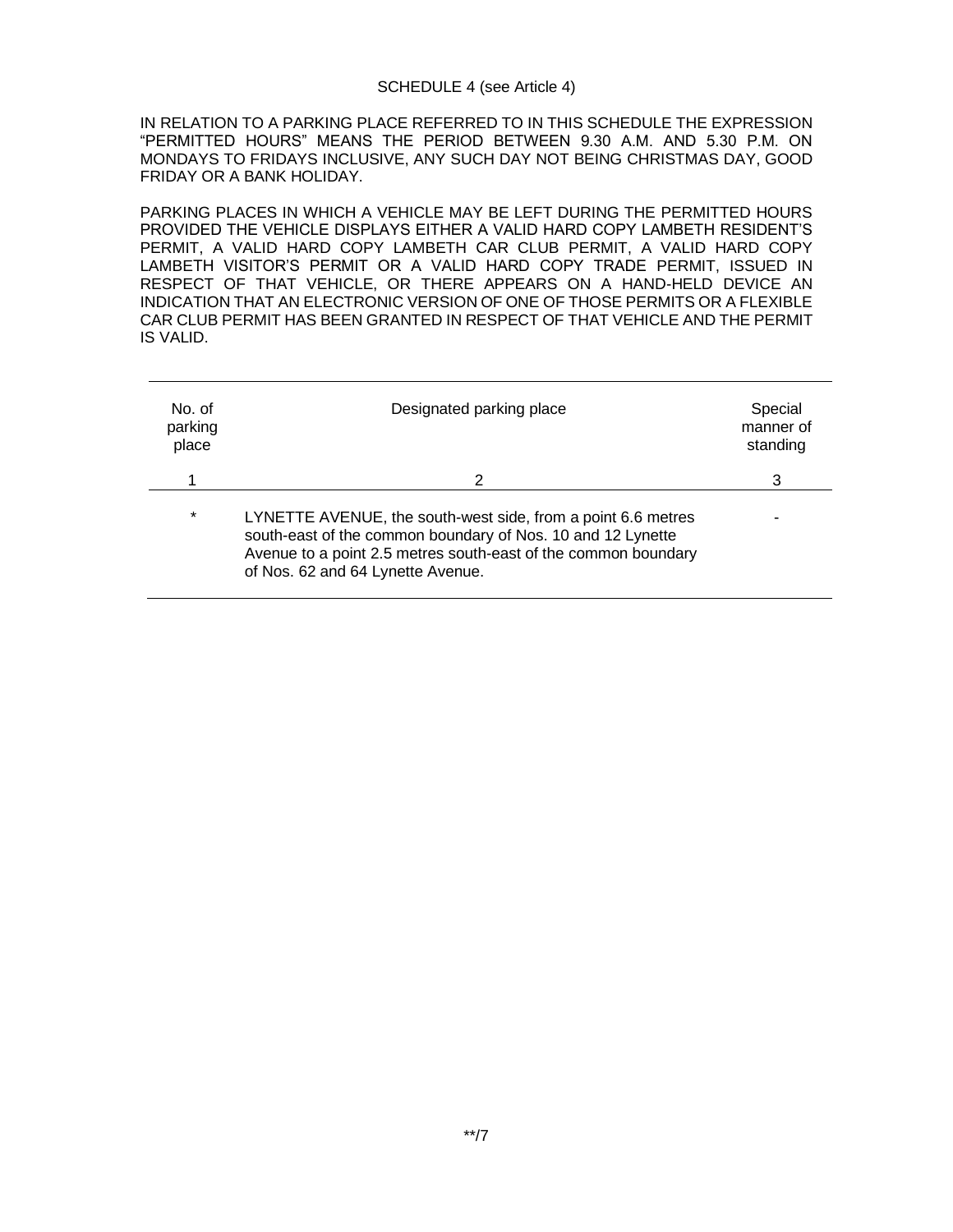IN RELATION TO A PARKING PLACE REFERRED TO IN THIS SCHEDULE THE EXPRESSION "PERMITTED HOURS" MEANS AT ANY TIME (AND THE VEHICLE IS LEFT FOR NOT MORE THAN A MAXIMUM PERIOD OF TWENTY-FOUR HOURS).

PARKING PLACES IN WHICH A VEHICLE MAY BE LEFT DURING THE PERMITTED HOURS PROVIDED THE VEHICLE DISPLAYS EITHER A VALID HARD COPY LAMBETH RESIDENT'S PERMIT, A VALID HARD COPY LAMBETH CAR CLUB PERMIT, A VALID HARD COPY LAMBETH VISITOR'S PERMIT OR A VALID HARD COPY TRADE PERMIT, ISSUED IN RESPECT OF THAT VEHICLE, OR THERE APPEARS ON A HAND-HELD DEVICE AN INDICATION THAT AN ELECTRONIC VERSION OF ONE OF THOSE PERMITS OR A FLEXIBLE CAR CLUB PERMIT HAS BEEN GRANTED IN RESPECT OF THAT VEHICLE AND THE PERMIT IS VALID, PROVIDED THAT THE ELECTRICAL STORAGE BATTERY OF THAT VEHICLE IS IN THE PROCESS OF BEING CHARGES FROM A MAINS ELECTRICAL SOURCE ADJACENT TO THAT PARKING PLACE.

| Parking  | Designated parking place                                                                                                                                                              | Special   |
|----------|---------------------------------------------------------------------------------------------------------------------------------------------------------------------------------------|-----------|
| place    |                                                                                                                                                                                       | manner of |
| No.      |                                                                                                                                                                                       | standing  |
| 1        | $\overline{2}$                                                                                                                                                                        | 3         |
|          |                                                                                                                                                                                       |           |
| $^\star$ | BRIARWOOD ROAD, the south-west side, from the common boundary of<br>Nos. 12 and 14 Briarwood Road, south-eastwards for a distance of 6<br>metres.                                     |           |
| $\star$  | CRESCENT LANE, the south-west side, from a point 8 metres north-west<br>of the common boundary of Nos. 21/22 and 23/24 Crescent Lane, north-<br>westwards for a distance of 6 metres. |           |
| *        | ELMS CRESCENT, the north-west side, from a point 4.9 metres south-<br>west of the common boundary of Nos. 116 and 118 Elms Crescent, south-<br>westwards for a distance of 6 metres.  |           |
| $\ast$   | LEPPOC ROAD, the north-east side, from the common boundary of Nos.<br>47 and 49 Leppoc Road, south-eastwards for a distance of 6 metres.                                              |           |
| *        | LYNETTE AVENUE, the south-west side, from a point 2.5 metres south-<br>east of the common boundary of Nos. 62 and 64 Lynette Avenue, south-<br>eastwards for a distance of 6 metres.  |           |
| $\star$  | NARBONNE AVENUE, the south-west side, from the common boundary<br>of Nos. 22 and 24 Narbonne Avenue, north-westwards for a distance of 6<br>metres.                                   |           |
| $\star$  | NARBONNE AVENUE, the south-west side, from the common boundary<br>of Nos. 112 and 114 Narbonne Avenue, south-eastwards for a distance of<br>6 metres.                                 |           |